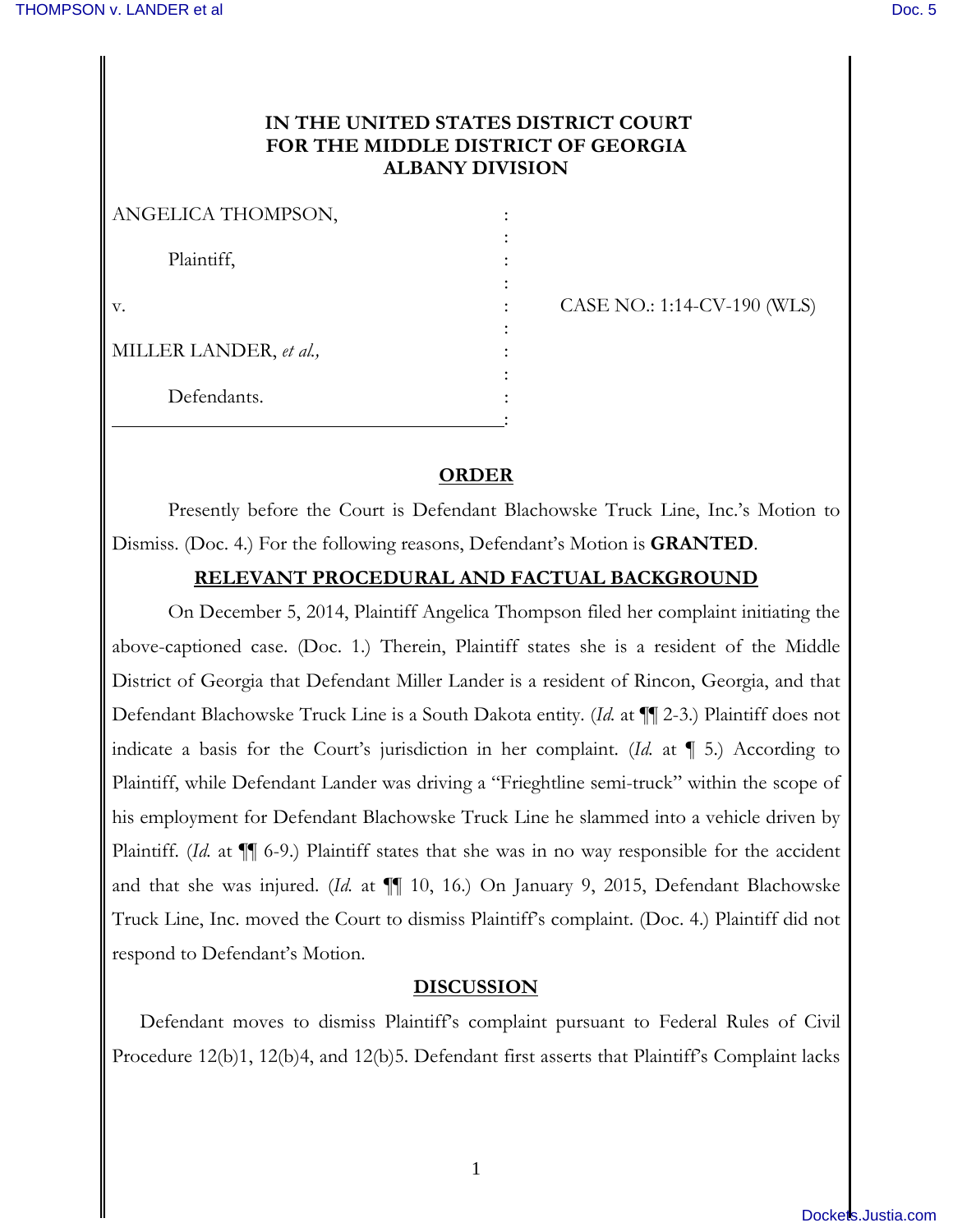subject matter jurisdiction and should be dismissed in accordance with Fed. R. Civ. P. 12(b)1.

Federal courts are courts of limited jurisdiction. A plaintiff must affirmatively allege in his complaint the existence of jurisdiction and facts demonstrating its existence. *Beavers v. A.O. Smith Elec. Prods. Co*., 265 F. App'x 772, 777 (11th Cir. 2008) (citing *Morrison v. Allstate Indemnity Co.*, 228 F.3d 1255 (11th Cir. 2000)); *see also* Fed. R. Civ. P 8(a)(1) ("A pleading that states a claim for relief must include . . . a short and plain statement of the grounds for the court's jurisdiction . . . ."). A plaintiff may do so by alleging one of two types of jurisdiction: (1) federal question jurisdiction, or (2) diversity of citizenship jurisdiction. 28 U.S.C. §§ 1331-32. Plaintiff's Complaint does not provide the Court with a basis for subject matter jurisdiction.

Once a complaint is filed, "[a] defendant can move to dismiss a complaint under Rule 12(b)(1) for lack of subject matter jurisdiction by either facial or factual attack." *Stalley v. Orlando Regional Healthcare Sys., Inc.*, 524 F.3d 1229, 1232 (11th Cir. 2008). "A 'facial attack' on the complaint 'require[s] the court merely to look and see if [the] plaintiff has sufficiently alleged a basis of subject matter jurisdiction, and the allegations in his complaint are taken as true for the purposes of the motion.'" *McElmurray v. Consol. Gov't of Augusta-Richmond County*, 501 F.3d 1244, 1251 (11th Cir. 2007) (quoting *Lawrence v. Dunbar*, 919 F.3d 1525, 1529 (11th Cir. 1990)); *see also Carmichael v. Kellogg, Brown & Root Servs., Inc.*, 572 F.3d 1271, 1279 (11th Cir. 2009) (citing *Morrison v. Amway Corp.*, 323 F.3d 920, 925 n.5 (11th Cir. 2003)) ("[T]he court must, as with a Rule 12(b)(6) motion, take the complaint's allegations as true."). "Factual attacks," on the other hand, serve to "challenge 'the existence of subject matter jurisdiction in fact, irrespective of the pleadings, and matters outside the pleadings, such as testimony and affidavits are considered.'" *McElmurray*, 501 F.3d at 1251. Therefore, as the Eleventh Circuit has acknowledged in distinguishing between the two types of attacks, a district court's treatment of a motion to dismiss as a facial attack, rather than factual one, "consider[s] only the complaint and the attached exhibits." *Id*. Defendant levies a facial challenge against Plaintiff's Complaint and as a result, the Court will conduct its analysis accordingly. Specifically, Defendant argues that diversity of citizenship does not exist.